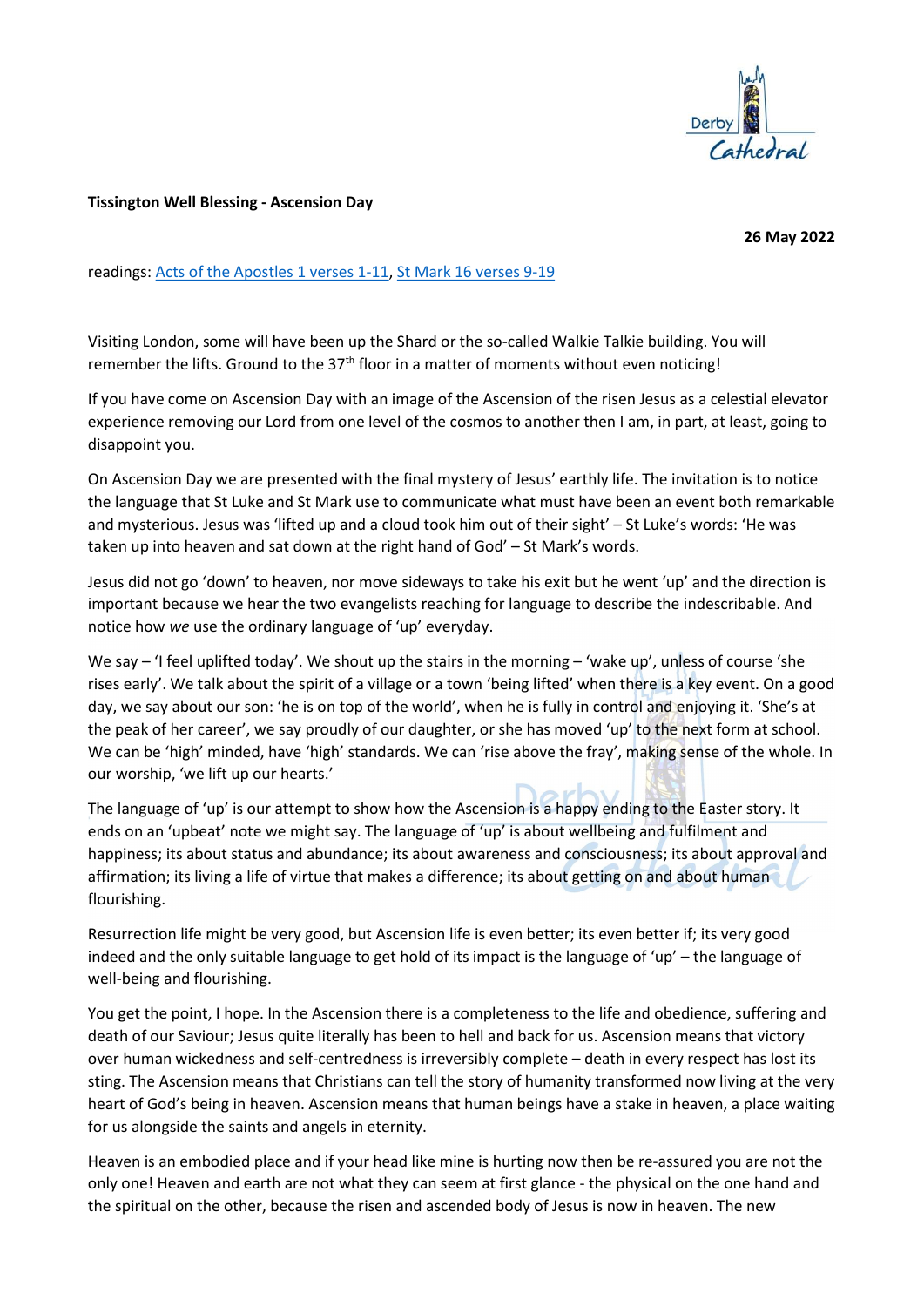creation has begun. We need to think differently – heaven and earth – two different spaces, times, and types of matter. Some what inadequately, the best I can do is point you to CS Lewis and the Narnia books that describe a different world and its relationship to this one. We can never say that the Christian faith doesn't stretch our minds!

But what matters much more is what difference the Ascension makes to us, to the church and to the brokenness of our fractured world – a world at war, a world facing climate emergency, a world of deepening inequality? What does an Ascension-shaped perspective mean for us?

It means life in all its fulness. One of the strange things about St Luke is that he gives us two accounts of the Ascension – the one we have just read and another at the very end of his Gospel, in which the very final thing the risen Jesus does is to bless his disciples and as he blesses them, he departs.

His farewell gift is not a pat on the back or good wishes for the future but a blessing. Its the gift of life. Blessing passes on life. It transfers something. That is why we will bless the wells in a few minutes because in all the creativity of the flowers and in the designs – we want them to pass on the joy of life to all who visit and beyond. In the Ascension, as for the disciples, so God transfers new life to us, life in all its abundance and that is why its only the language of 'up' that can unfold the mystery of what happened forty days after Easter.

And life means energy. If we were to read a few verses on from where the Acts of Apostles' reading finished, then we hear how the disciples headed back from Mount Olivet where the Ascension took place into Jerusalem. It was in Jerusalem they awaited the promised Spirit. At Pentecost they were filled with joy. Every day they gathered at the Temple in prayer.

It sounds as though they were doing the right things at such a time of transformation, but we need to appreciate that in Jewish theology Jerusalem and the Temple were the very centre of the world.

The disciples no longer looked up to heaven to make sense of their experience, but they headed to the centre of things. The Ascension gives us confidence and energy because of the completed work of Jesus. The Ascension calls the church to head for the centre of things. As churches we are to get involved in what is happening in our communities, supporting the weak and the vulnerable, being alongside the sick, taking an interest in rural affairs and all the challenges of the countryside. That is where we find God at work – at the centre of things - and like the first disciples we are called to head towards what God is doing and join in.

An Ascension-shaped view helps us see that the absence of Jesus from this earth means his presence both in heaven and on earth through the power of the Spirit. It helps us to see Jesus not only as our high priest presenting in every moment our humanity and his prayers for us before our heavenly father, but also as King of the whole cosmos, recreating all space, time, and matter.

Malcolm Guite, the outstanding Anglican poet of our generation, has a poem about the Ascension that captures the role of the ascended Jesus. $<sup>1</sup>$ </sup>

We saw his light break through the cloud of glory Whilst we were rooted still in time and place As earth became a part of Heaven's story And heaven opened to his human face. We saw him go and yet we were not parted He took us with him to the heart of things The heart that broke for all the broken-hearted Is whole and Heaven-centred now, and sings, Sings in the strength that rises out of weakness,

<sup>&</sup>lt;sup>1</sup> From his book Sounding the Seasons (2012)